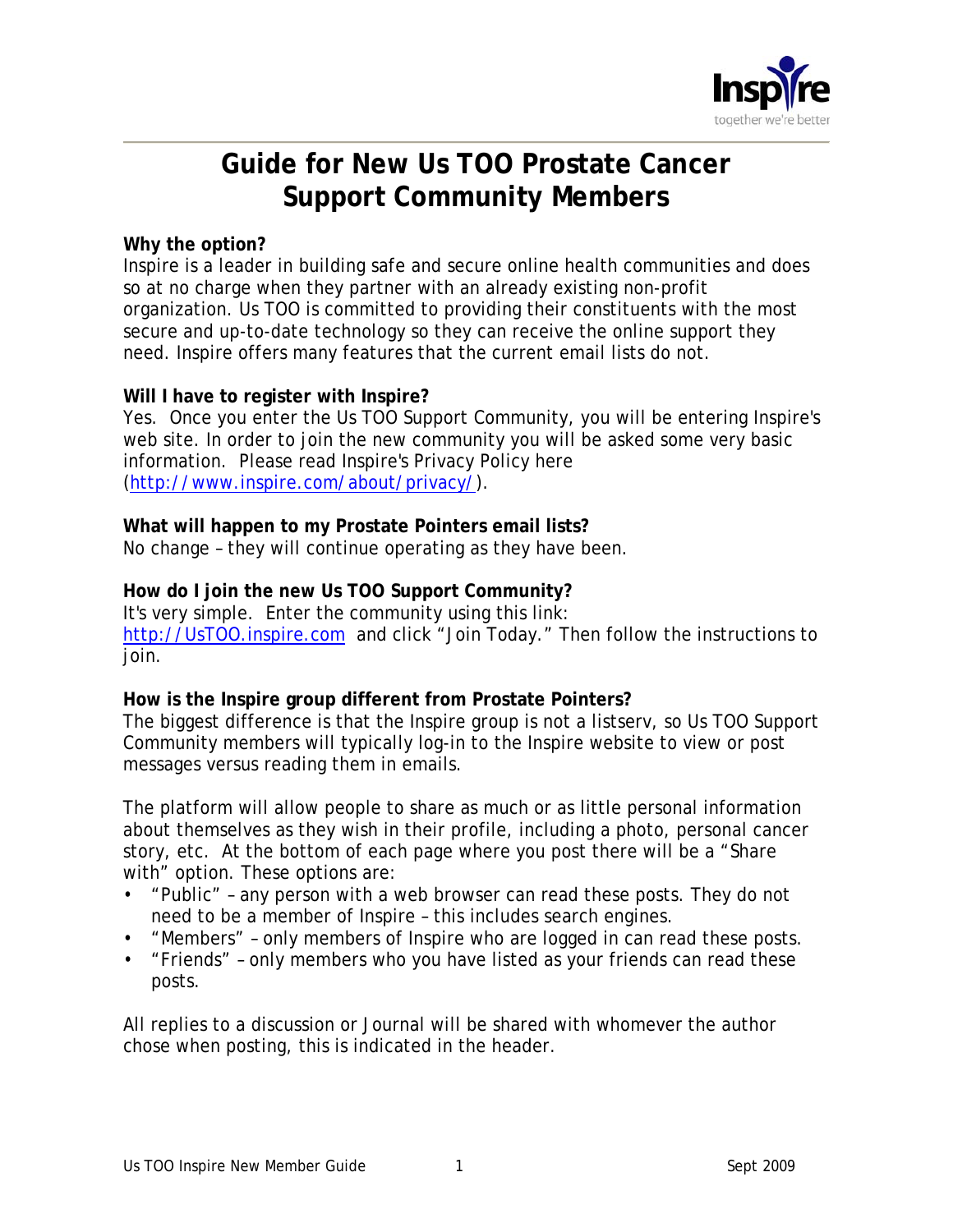

Another great benefit of the Inspire groups is that you will be able to join and post anonymously if you wish, and are not required to share your personal email address. Communicating within the various Prostate Pointers discussion groups required an active – and publicly shared – email address.

Inspire members will typically not receive an email every time a new post is made. They will receive a daily (or weekly if they prefer) newsletter summary of the previous day's activity. This will include links to all the new journal and discussion posts as well as those posts that have new replies. However, for those who like email reminders, when you create your profile, you can choose to be notified by email when there are any new replies to your posts.

Another difference is that you need to join only one place to access all 12 discussion topics you are interested in. The group has several discussion topics that you can participate in, all new discussions and journals will appear on the group homepage as they are posted or replied to. You can also browse by discussion topic. The specific discussion topics include:

- Newly diagnosed
- Treatment options
- Managing side effects
- Exercise and nutrition
- Wives, family, friends and caregivers
- Gay men with prostate cancer
- Prostate cancer and intimacy
- Screening and early detection
- Recurrence / advanced disease
- Clinical trials
- Advocacy
- Local support group leaders

# **Identity Management:**

You will set up a profile on the site and, once you sign in, you will be identified by your screen name in the community. You will decide how much information you wish to share with others.

# **Messages:**

You will be able to communicate with other community members without disclosing your email address. Our Message feature lets you send messages back and forth to your 'Friends' through the Community. You may also control which notifications you wish to receive, and keep up with your favorite discussions and blogs through alerts!

# **Privacy – HIPAA & COPPA:**

The safety of our members' information is very important to us, and you decide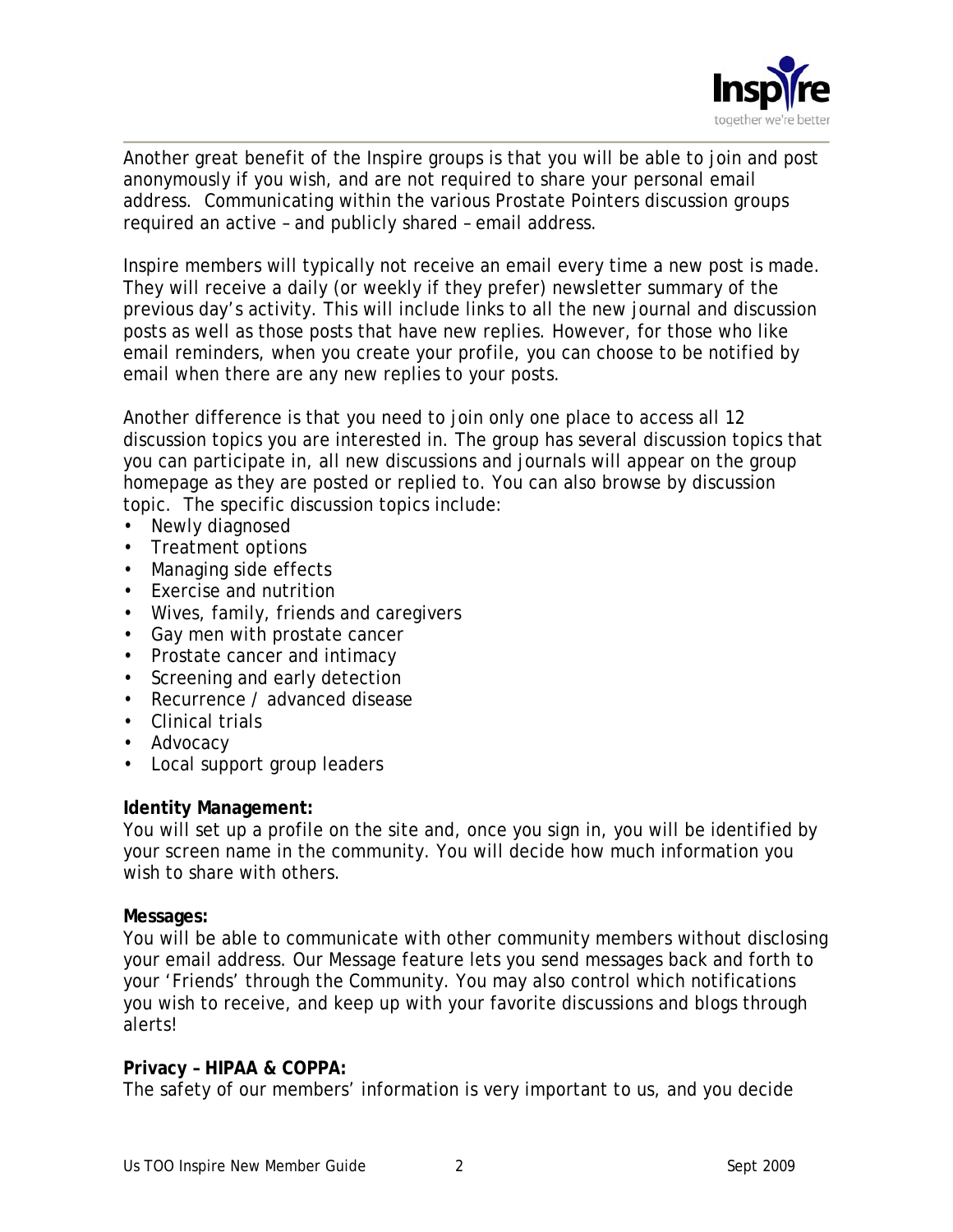

who to share your posts with. Online transmissions are protected via SSL, the same technology used to safeguard online bank transactions.

# **Your Profile:**

In Inspire, you will have your own personal page with its own unique URL – this is called your profile. You can control the information in your profile as well as how we reach you through your settings. To review your profile settings, log in and click "Settings" in the blue navigation bar. It will then show you "My Settings," "Privacy," "General," "Messages," "Screen name," "Password," and "Close Account."

*"My Settings"* provides a snapshot of all your settings, click "Change" to modify them.

*"Privacy"* shows you who can see your information. A check mark will appear next the current setting. You can change these to whatever you are comfortable with. "Public" means any person who comes to Inspire can see it, regardless of whether or not they are logged in, including search engines; "Members" means only members of Inspire who are logged in can see it; "Friends" means only members you have added to your friends list and are logged in can see it; and "No one" means only you will be able to see it.

*"General"* is where you can choose your time zone and set whether or not you wish to see the profile completeness gauge and the "explore related topics" feature. *"Messages"* allows you to pick what messages you receive and where.

"Screen Name" allows you to request a screen name change.

*"Password"* is where you can change your password if you wish.

*"Close Account"* allows you to close your account. We understand that sometimes people need to leave; you can do that yourself, here.

# **Posting a discussion:**

To post the discussion, Click on "Groups" at the top of the page. Select the group in which you wish to post and click the name: "Us TOO Prostate Cancer Support Community." This will take you to the group's main page and you can click "start a discussion" on the right hand side, under the topics list. You'll be asked to associate your discussion with a topic when you post. You can also "preview" a discussion before you post it.

# **Posting a Journal (aka Blog):**

You may create your own blog (aka Journal) for longer postings that aren't really for discussion but you want to share. You can allow other members to comment on a blog entries or turn that feature off, as you wish.

You will be able to share a direct link to your Journal with your friends and family or to multiple groups if you like. Like discussions, each journal entry has its own privacy setting that specifies who can read it, and you can also include photos and videos in your journal entries.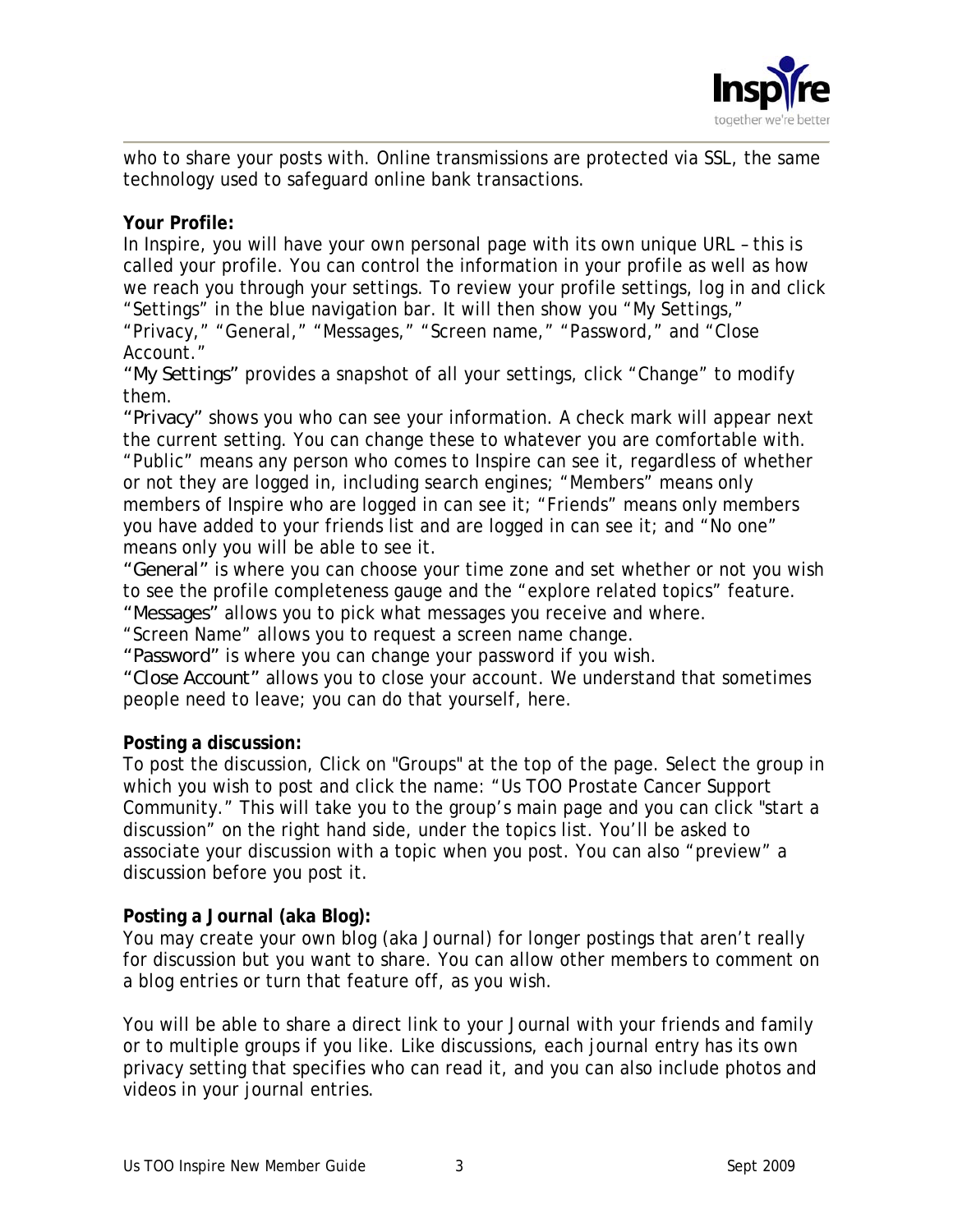

To post a Journal entry, log in and click "Post a journal entry" on the right hand side of the page just under the profile completeness gauge this will take you to your Journal entry form.

# **Commenting on Discussion and Journals:**

Discussions and Journals will to appear on the group homepage. You will be able to leave a comment by clicking "reply" under a discussion, journal entry or previous reply.

#### **Reporting a problem post:**

If a post is offensive or inappropriate, please use the "Report this post" link under each Discussion, Journal entry and reply. We'll look into it as soon as possible.

#### **Where do I find my group's posts?**

When you log in you will be taken to your personal homepage. This page will include the latest posts or replies in your groups. They will appear in a list that contains information as to whether it is a Discussion, Journal or one of those with a new reply.

You can also view the posts different ways by clicking the group name on your home page. The group homepage lists all new and active discussions & journals Other ways to browse: You can click "New" in the group navigation bar and find: All = all journals and discussions posted recently Active = journals and discussions in order of the most recent comment to them Discussions = just discussions listed newest to oldest Journals = just journals listed newest to oldest

Members = Members listed from most recent join

You can also choose "Discussions" or "Journals" in the group navigation bar to browse just one or the other.

# **Managing Groups:**

Clicking "My Groups" at the top of the page will show you a list of all groups of which you are a member. You can click "remove" to leave any group you do not wish to be a part of.

To find new groups, you can use the "Search Inspire" box at the top of your member homepage. Inspire has groups for all kinds of medical conditions in addition to prostate cancer.

# **Newsletters & Notifications:**

All of the mail (daily activity summaries, partner updates, and reply notifications) from this site will now be sent as one of these two email addresses: